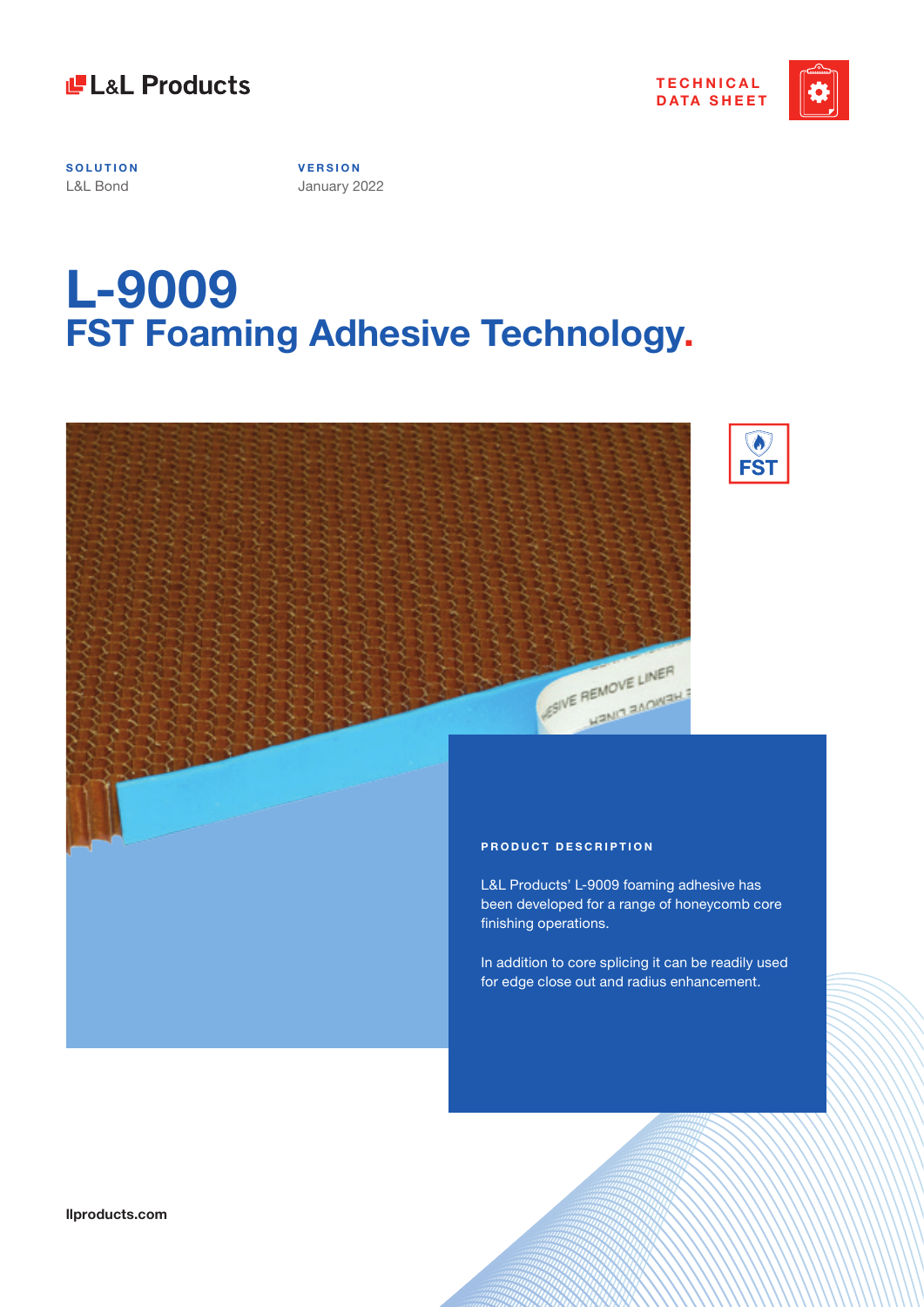# **LE LaL Products**

### Product Description

L&L Products' foaming adhesives have been developed for a range of honeycomb core finishing operations. In addition to core splicing they can be readily used for edge close out and radius enhancement.

Different formulations are available to provide full compatibility with the processing methods (autoclave, oven and press) and the cure cycles used in the manufacture of aircraft interiors.

Depending on the cure schedule chosen, L-9009 will expand up to 120%.

L&L foaming adhesives are available in both sheet form and as extruded beads.

It can be supplied in various material shapes. The standard format is in sheets of 560mm x 300mm x 1.27mm but it can also be cut into strips.

### Key Product Attributes

- Airbus qualified material (AIMS 10-02-004 and DAN 1188)
- FST regulations compliant FAR 25,853, ABD0031
- Lightweight
- Smooth curing, reduced post processing machining
- Thermo-foaming materials
- Multiple final densities available
- Compatible with a broad range of honeycombs, phenolic and epoxy prepregs
- Pressure sensitive adhesive

## Typical Application Areas

- Core splicing
- Edge close out
- Local edge reinforcement
- Radius enhancement